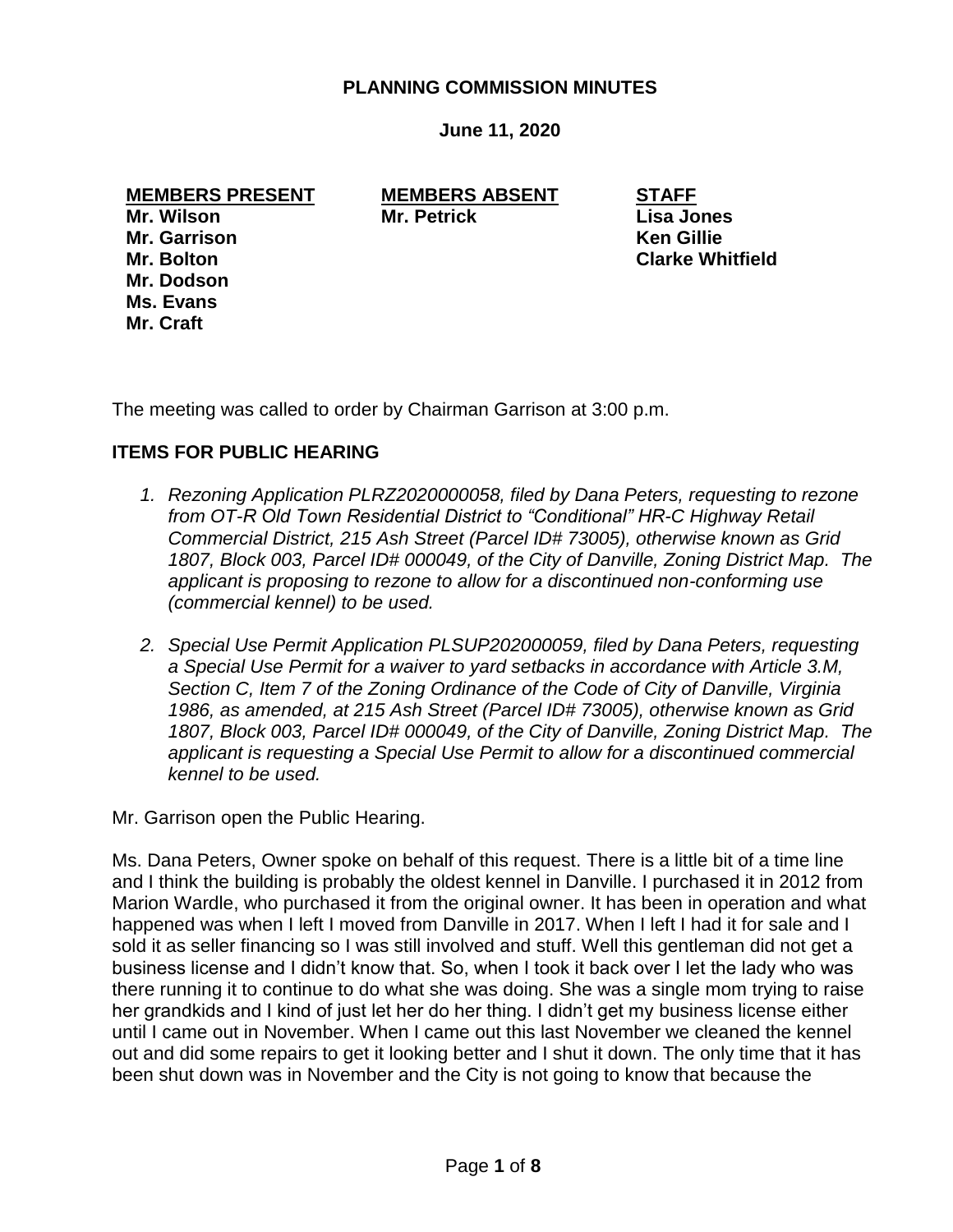business license was not renewed. I was two weeks into January and I told Ken that I needed to get my business license and he said that you are no longer grandfathered. So, then I said so what can we do? The inside of the kennel there is no other use for this building. It was built as a kennel. Obviously, I am going to seek the legal and proper way to make sure that I keep my business running. It has never been a hardship because I had an old customer call me just two days ago wanting to know when I was going to open back up. One of the nice things about the kennel that we have is we can handle dogs other places can't. Most places that you have the kennel have to actual physically handle the dog and we do not. We have customers that have dogs that are aggressive. They bring them in and we can kennel them and we never have to touch them. I have ran other business's I ran Dana's Garden in Blair's for nine years. I moved here in 2005 and started my business in 2006 out there and then I bought the kennel in 2012 and moved in 2017. I guess my point is about the building and the structure itself is as a business that is the only thing that it can be. If we can't get this resolved it is an empty building in town. I love my community and I love my time while I was here people supported me and they came to my business's. They purchased my plants and they came to the kennel and we groomed and took care of the animals. It would be really sad to just have a building that is just going to be sitting here because there is nothing else that you can do with this building. It is my fault and I should have gotten my business license last year and I guess that is the other issue is that it still would have been right I'm standing here now. I'm trying to follow the law and it's not like I'm asking the council to do something new or to change something that wasn't already there. The zoning has changed but the actual function of the property has not changed since it was built in 1965. That is my plea I don't want it to crumble to the ground because I can't use it legally.

Mr. Bolton stated did you buy it from the original owner?

Ms. Peters stated no, I bought it from Marion Wardle and she has been there for years and years. She could not come due to her health and I went to see her this morning. Mary was very involved in the community and she groomed for the human society and for me after I bought it. I understand that she bought it from the original owner.

Mr. Bolton stated so not a lot of turn over?

Ms. Peters stated no, between Mary and myself she had one person and that didn't work so, I came and bought it from Mary. It was not shut down either, it just didn't work and I came and took it over and kept going with the business.

Mr. Dodson stated so how many years has it been in operation?

Ms. Peters stated since 65 I think. Richard Kendrick is here and his mom is the one that originally had the building and he will address that because he was heavily involved in all of that. From my understanding it was built in 1965 and it was the County then.

Mr. Wilson stated do you live here?

Ms. Peters stated I live in Utah.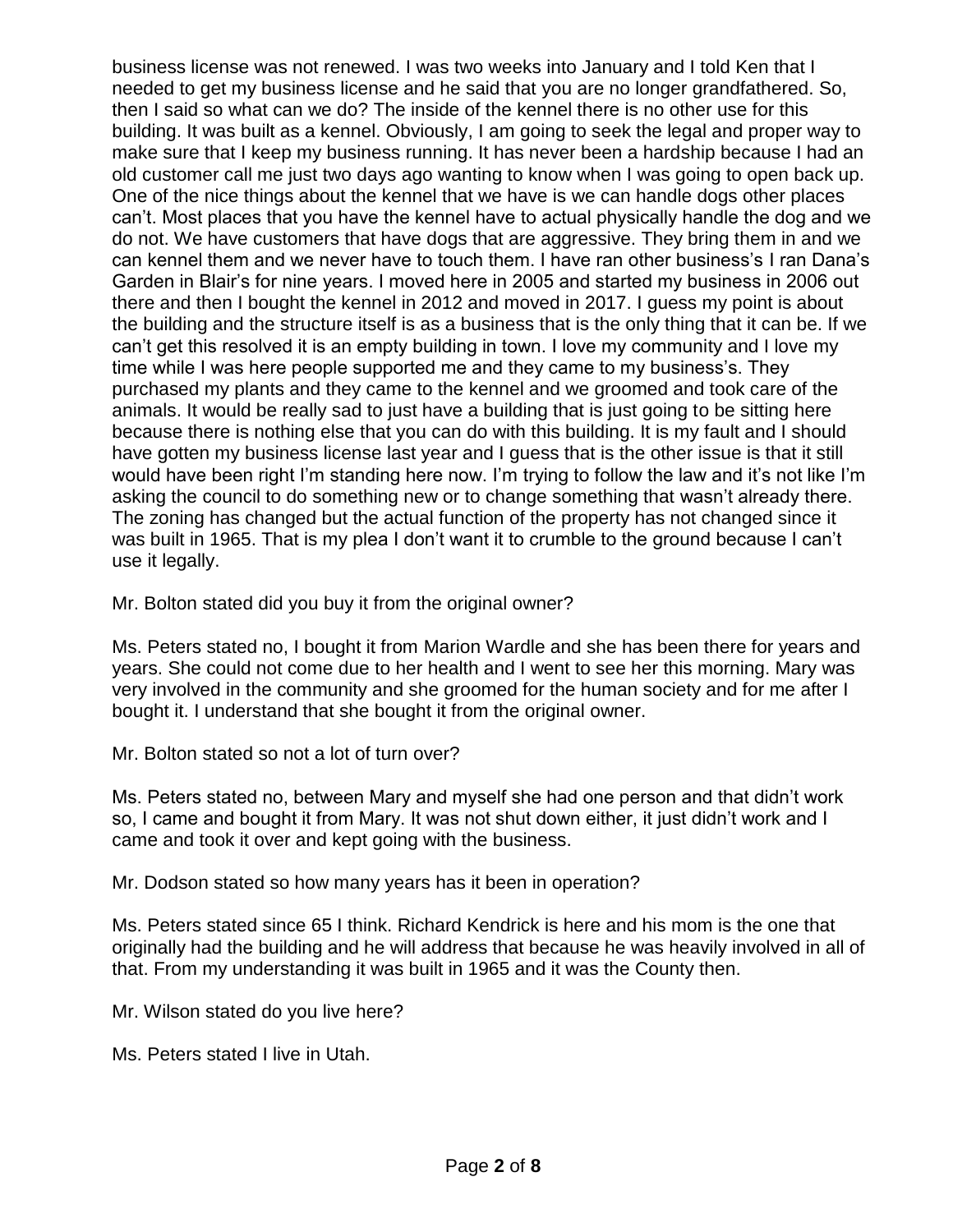Mr. Wilson stated who is going to run this and what is the plan because you being the owner and making these decisions, I'm just a little curious the owner lives half way around the country.

Ms. Peters stated anytime you have a business and I think there are a number of business's here where the owners don't live here. As a business owner I'm totally invested in this community. This has been my livelihood and people I know face to face. There is not anyone that is more invested in Danville and the success of Danville than a business owner. If Danville doesn't succeed then my business doesn't succeed. Which means that all of my hard work, sweat, tears, and everything that I have put into it goes down the drain and nobody wants to see that.

Mr. Wilson stated my question is like do you have a business plan that includes like let's say that all of this gets approved and it goes to City Council and they approve it, is somebody standing in line to rent this facility?

Ms. Peters stated yes, what I have right now a lady has contacted me, a groomer who is in New York and is going to move to the area. I got two calls a few weeks ago and one is a young man who is looking for a place to groom and the other she is a groomer looking for a place. Those are the two options that I have right now. Obviously, you have to hire good people and that can be a challenge but any business is going to do that. You have to hire people that are going to do it right and I have good oversite because I have good neighbors that will watch and let me know if things are not going right. I'm just an airplane ride away. This is my livelihood and my life and when you spend that amount of time putting into something you don't want to see it crumble. The only time that the kennel has been closed is since November, when I shut it down while I was here.

Mr. Wilson stated one of the recommendations for the Planning Department is for the hours to be 7:00 am to 7:00 pm Monday thru Sunday. Are you agreeable to that?

Ms. Peters stated I was open Monday thru Friday and Saturday they could pick up dogs if they needed to. The other thing if you see where the business is it is a destination only and I don't run it like a retail business. In other words I don't have my person there from 7:00 in the morning to 7:00 at night. With animals you come in take care of their needs and leave and then you come back take care of their needs again. That is how I started running it while I was here. I was not opened on Sunday and the only time I had anything on Sunday if I had somebody out of town and they were trying to leave or whatever and that is only by case by case. I didn't groom on Saturday's or Sunday's and I think on Saturday's we were open to noon for people to pick up their dogs.

Mr. Garrison stated but you do board animals over night?

Ms. Peters stated yes, it is a boarding facility.

Mr. Bolton stated you have proffered everything out but the kennel?

Ms. Peter stated yes, it is a commercial kennel and with the kennel you groom and you take care of the animals. That is what a kennel does and you look at the property there is nothing else you could do there. I recognize if I was on the other side trying to look at she doesn't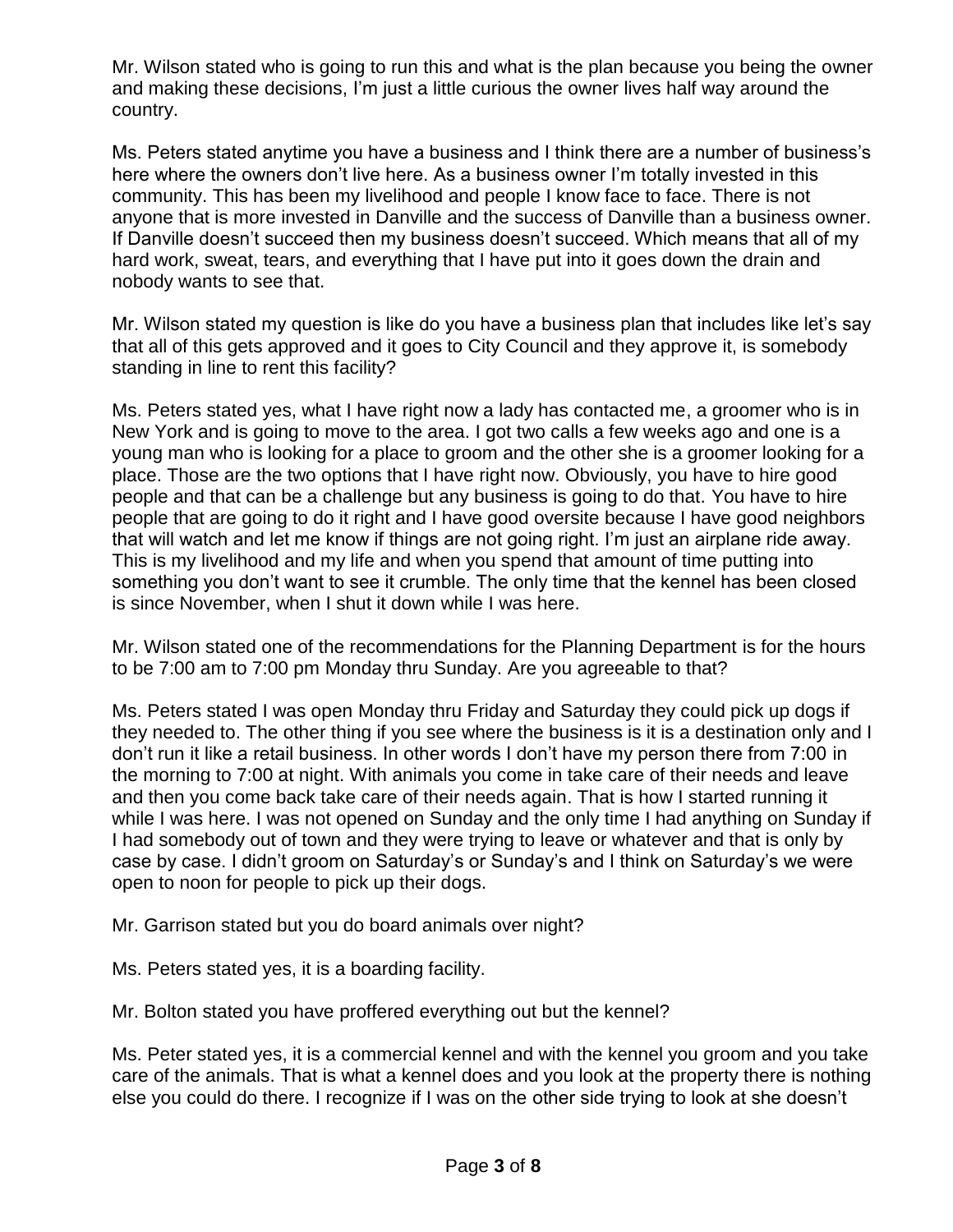have a business license for two years. I understand that but I'm not asking for a change per say. I want the change on the books but it's not a change from what has been going on for the property for years. It is nothing new to that area and we will try to keep things quiet. You do the best that you can do.

Mr. Bolton stated can you put the dogs in at 7 per the person that is complaining?

Ms. Peters stated yes, we can do that we have air conditioners and heaters. We can close in and cut the circulation on for the animals. The only other thing is that we may come back to just let the animals out and right back in but not leave the out or the kennels open all night. I don't want the kennels left open all night because it is still kind of country and anything that moves the dog is going to bark at.

Mr. Craft stated if you let them out at 7 at night wouldn't they be all right till the next morning?

Ms. Peters stated you could but sometimes it depends on the animal.

Mr. Craft stated they might bark at the other animals.

Ms. Peters stated you are there to let them out to use the bathroom and you let them back in and close the door. Sometimes if they drink late in the day they may need to do their thing and you don't want them to while they are sleeping. It's not a constant practice but if I have an animal that is having an issue I need to be there and take care of the animal. We can always take them out in the back yard instead of using the kennel. I believe the gentleman lives on the down side. Really right now I don't use that back side of the kennel because I need to do some repairs back there. All the dogs are on that front side of Ash Street and I think maybe there are eight kennels on that back side and because of that I don't use them unless I absolutely have to. We want to be good neighbors and if there are issues we want to make sure that they are addressed. It doesn't do a business any good if you have people out there bad mouthing only because you are not being a good neighbor to them.

Mr. Craft stated what is the amount of dogs that you have?

Ms. Peters stated when I bought this business it was run down and I don't think I had any more than thirty dogs ever. You could do a lot more obviously.

Ms. Paulette Dean, Director of Danville Human Society. (See attached letter)

Mr. Richard Kendrick, I live across the street and I own four piece of property on that street. I have been there since 1956. My mother built the kennel in 1965 and owned it until 1984 when she decided it was time to retire. It was sold to Marion Wardle from Houston, Texas. Marion owned it for about twenty years and I can't remember when Marion retired but she had a young lady that worked for her that wanted to take the kennel over. I knew at that time the girl was not capable of operating that business and she didn't last three years. At which time Dana bought the kennel and kept it running. The kennel was built in 1965 and mother had a tremendous business at the time. I went to school to do Architect Engineering and I designed the kennel. My mother and I rode around Virginia and Carolina looking at kennels at that time to see how they were built and operating. At the time that she built the kennel it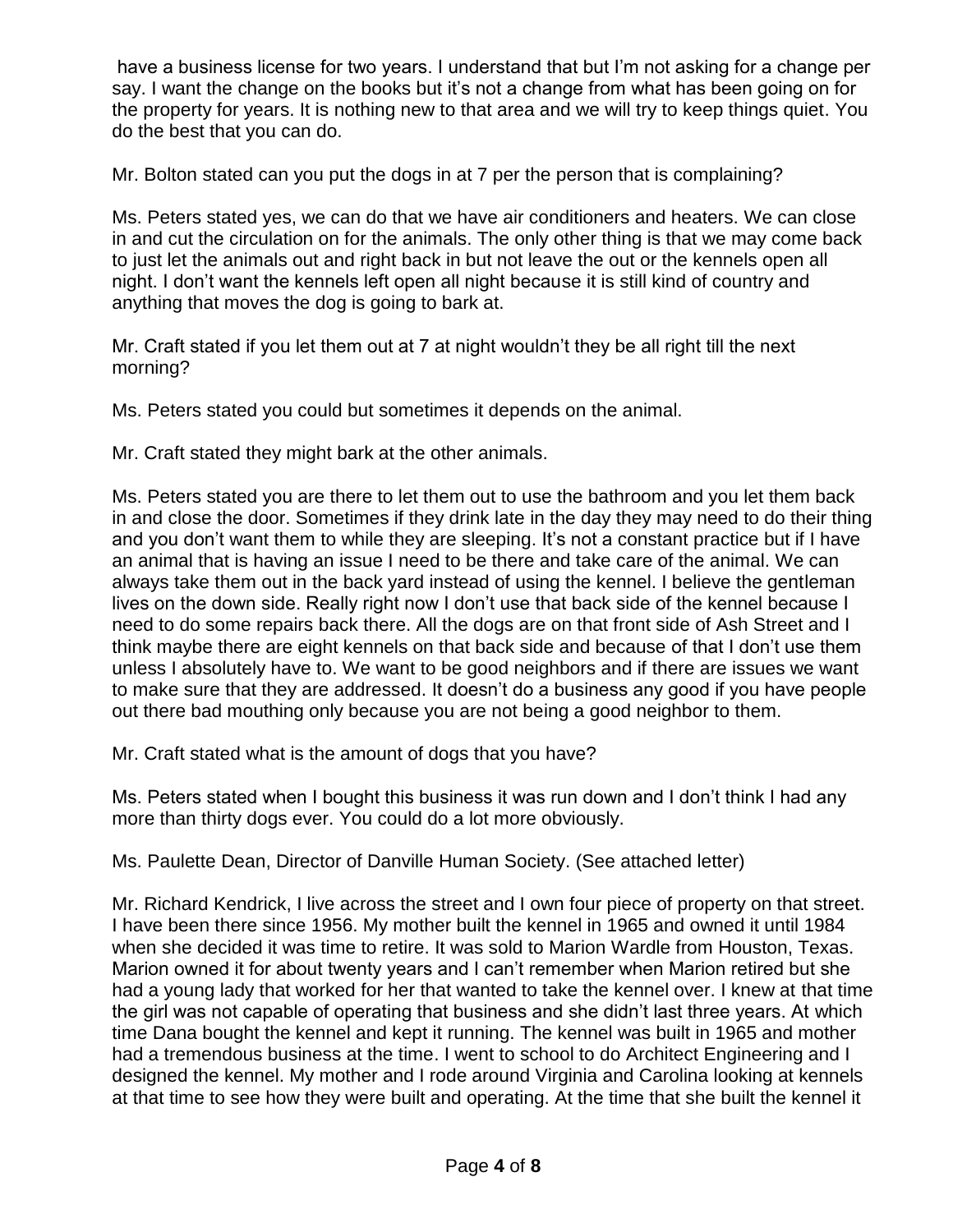was the most modern kennel in the state of Virginia. It is maintained as one of the nicest kennels anywhere around and I would certainly hate for the kennel not to be in operation. For one reason because it was my mother's business that she put her heart into. She was a very animate animal lover and I hate to see anything happen to an animal. She would sit up all night with animals if need be because they were sick or anything. It is a nice facility and I live across the street. I have no problem with the requirements that has been set forth if she wants to operate from 7 to 7. I don't have any problem with the dogs barking and I don't actually pay any attention to it. I guess because I'm so use to it and I would love to see Dana get the kennel back open again.

Mr. Dodson stated do you think that the noise would bother other neighbors other than you?

Mr. Kendrick stated no sir, I live the closest. The property that way there is nothing there. I own the next house and the vacant lot there. Like Dana said my side of the kennel is the side that all the dogs will be on. There is a fence there and it blocks the view of any animal in the outside room from seeing people come down the street. They are not barking at people coming down the street because they can't see them. Having dogs inside and out it does not take but a few minutes to clean the kennel the way it is designed. It does not take a lot of time to keep the kennel clean. Mother had severe surgery in 1977, I ran the kennel for over a year during her recovery. I know what it takes to operate the kennel as well. It is simple once you get your routine down and it doesn't take long. Danville doesn't really need another empty building sitting around. There are a lot of people that use this kennel. When mother had it all the rooms were full every weekend and her hours were from 7:00 am to 5:00 pm. She would go down at 8:00 pm and put the dogs back inside and that is the way that she would run it.

Ms. Sarah Gentry, I live next to the brick house. We have been down there for over thirty years and I don't know what somebody is talking about a dog barking. I'm still trying to figure that out. I haven't heard any dogs barking and I am right next to the kennel on the other side from Richard. I've never had any trouble other than Marion talking me into taking a stray cat that she found. I don't see anything wrong with having the kennel there. It has been there the whole time that I have lived there. It is not disturbing me and I'm the one that is closest other than Richard.

Mr. Garrison closed the Public Hearing.

Mr. Wilson stated what regulations govern the condition here? In other words like assuming this goes through. How do we know about other like compliance regulations that are govern by the state by local regulated kennels and the care for animals? Does it just open up and whatever condition it is off we go.

Mr. Gillie stated if we could I would like to ask Paulette she probably is much more familiar with the regulations state level than I am. We would look at it from the building code to make sure the structure itself is safe but the operations and care of the animals I do not know and I always call her if I don't know.

Ms. Dean stated any boarding facility, any veterinarian clinic, any animal shelter, any rescue group, and any private owner of any companion animal, are held to the exact same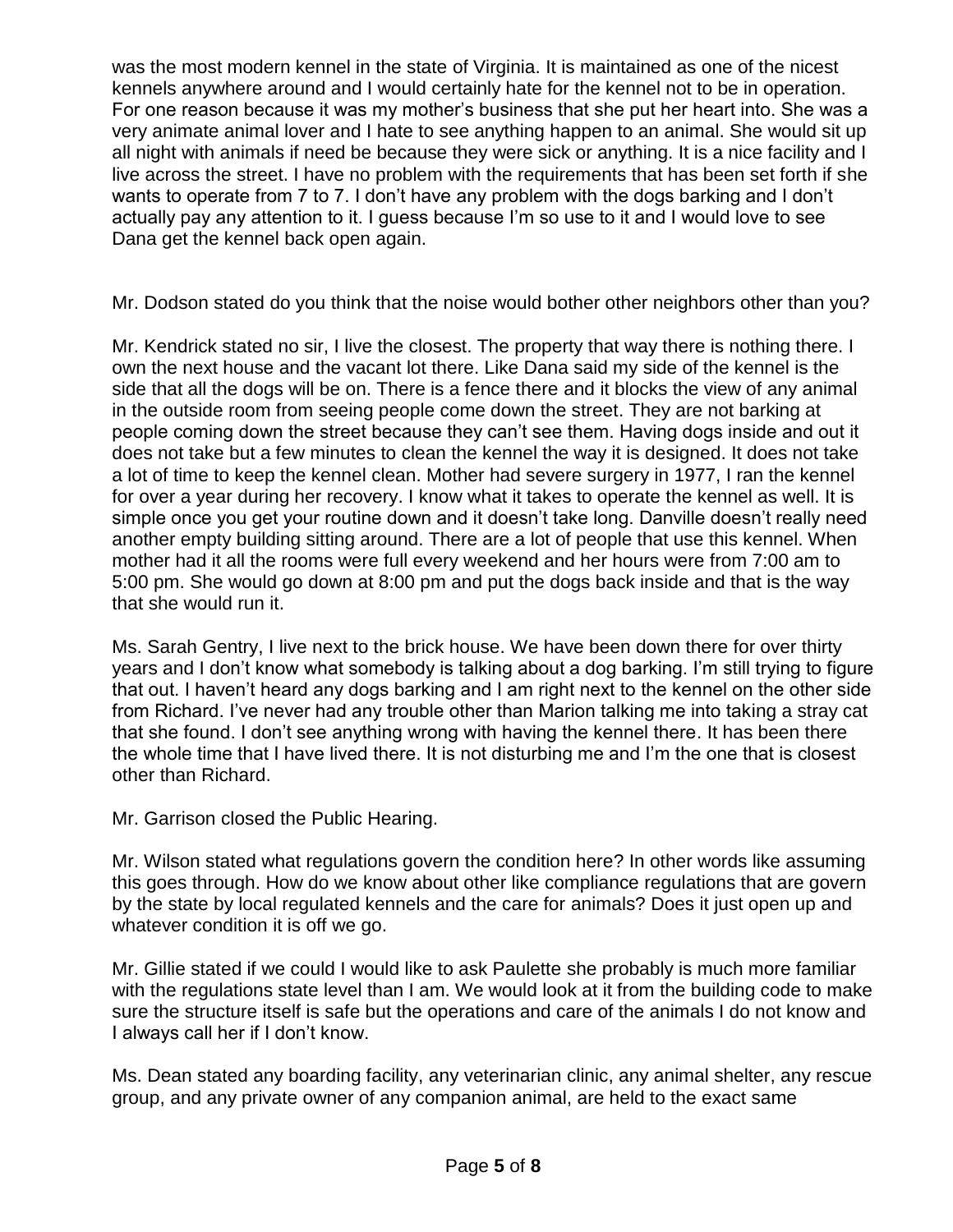standards. They must provide adequate food, water, shelter, space and temperature. It is all very well spelled out in the law. If someone did have a problem with the care of the animals. I have never had a compliant about Danville Pet Resort. I have had complaints about the care of animals at other places. The authorities go in and I am the humane investigator I would go in and look. It is all very well spelled out and very well defined in state law.

Mr. Wilson state I guess my question is the facility was built in 1965 it looks like it was built in 1965. Will there be a new set of regulations by the fact that now it went out of business and it's going back in business. Is there anything that would require them to upgrade or is it in compliance right now.

Ms. Dean stated it's in compliance because the codes of the law in the regulations don't care about the outside of the facility. All they care about is disease transmission things like that inside. We go through the same inspection at the animal shelter that if we ever received a complaint that the kennel would have to go through.

Mr. Bolton stated I don't have a question, this is for Ken. Was this submitted as conditional? If we would to recommend approval as submitted it would be as?

Mr. Gillie stated yes the applicant has proffered everything out except for the commercial kennel so if you want to recommend approval of rezoning it would be a conditional rezoning.

Mr. Garrison stated the only thing that we would have to add are the hours.

Mr. Gillie stated if you feel to add the hours you would do that with the special use permit process. The conditional zoning you could put the hours.

Mr. Wilson stated I think there is one larger issue here that I would love for us to talk about. The spot zoning thing my only concern is in the future in setting it up this way where other people will come up behind us and say well you did for them. I know we have done this before. I know there is no major opposition, before I know we will go forward with this but are we setting in precedent with this in our recommendation to City Council. Are there any problematic issues that we need to talk about?

Mr. Garrison stated I think what we are looking at with the spot zoning issue, is there a reason for services? Is there a needed service in the City? My understanding is that it is incumbent for the person asking for the special use permit and the zoning change to give us enough justification that even though we might think it is spot zoning there is a justifiable reason and that alone would cover that. I had the same question and the same question was asked by Mr. Petrick when he was here. The question is have they presented enough evidence that there is a requirement for this business to exist in order for it to be not illegal spot zoning. That is a question that we have to answer for by ourselves.

Mr. Wilson stated I just wanted to put it out there before we just move on. I'm not a dog owner or a person in that system. I thought that Paulette made a strong case for having over flow. There is opportunity there that this could serve some larger causes of business. What I'm saying is that it has a role to play. If anybody sees it differently I would love to hear it.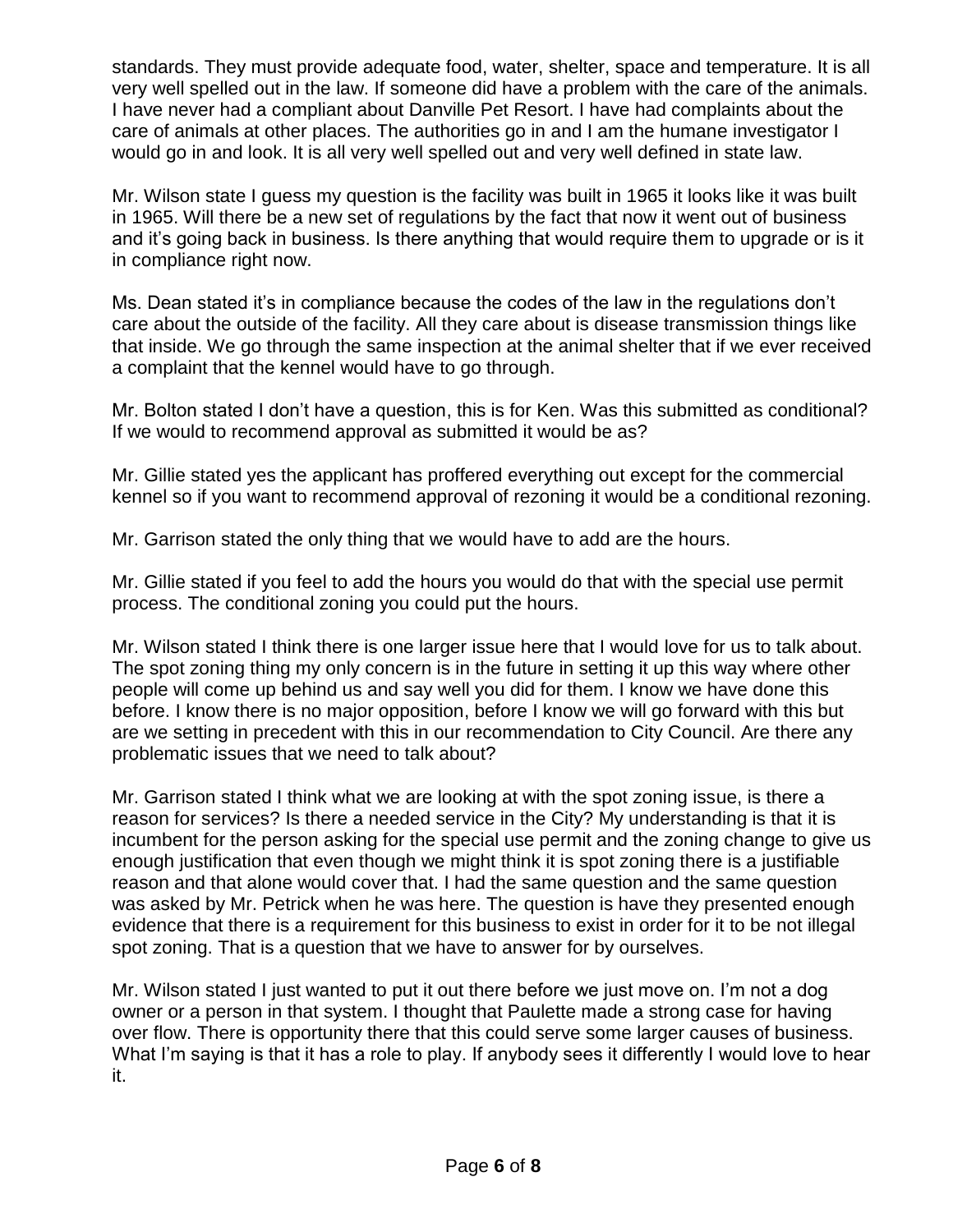Mr. Garrison stated I came in from the start wondering whether or not if it would be spot zoning. So I ask the question who has to say that there is a need? As far as I am concerned Ms. Dean comes in here and says she has a need for this kennel to operate then that gets us past the point where illegal spot zoning. That is my opinion.

Ms. Evans stated my opinion is we have approved rezoning application for an apartment building that was clearly an apartment building because it had lost its right to be an apartment. I don't see any difference here it was built as a kennel there is no else that it could be used for. So that is my feeling.

# **Mr. Bolton made a motion to recommend approval of Rezoning Application PLRZ20200000058 as submitted. Mr. Craft seconded the motion. The motion was approved by a 6-0 vote.**

**Mr. Wilson makes a motion to recommend approval of Special Use Permit PLSUP20200000059 with the condition of hours 7am to 7pm as conditions submitted by staff. Mr. Dodson seconded the motion. The motion was approved by a 6-0 vote.**

# **IV. OTHER BUSINESS**

**Mr. Gillie stated the request for a special use permit at 180 Franklin Court for a day care center was withdrawn by the applicant so that will not be coming back to you. The request for rezoning at 1113 Franklin Turnpike the applicant requested that it be held over to the July meeting to give him the opportunity to meet with the neighbors. Now that we are in phase 2 this should allow the applicants efficient time to get a group meeting together with the folks there to try to dissolve any issues. I would still wait for them to respond back and I plan on having that in July at our next meeting. We will have a meeting in July.**

**Mr. Gillie stated if I could I wanted to announce that today will be Mr. Wilson's last meeting with Planning Commission. He tendered his letter of resignation to be effective at the end of the meeting today. I just want to thank him for his service and I really appreciate everything that you have done for us and you will be sorely missed.**

**Mr. Wilson said just an explanation on that because my daughter is having her first child and our first grandchild. We are going to be active participants in the care of her so it will require us to be gone during the middle of the week and I think someone making the decisions and things of that need to be here all the time. Thank you it has been an interesting experience. It has been really good and I appreciate it a lot thank you.**

**Mr. Gillie stated he would like to give Mr. Petrick a get well soon.**

**Mr. Garrison stated one other thing, the parking we had parking regulations and a work session and it has never come back before us. Are we still going to look that parking regulation?**